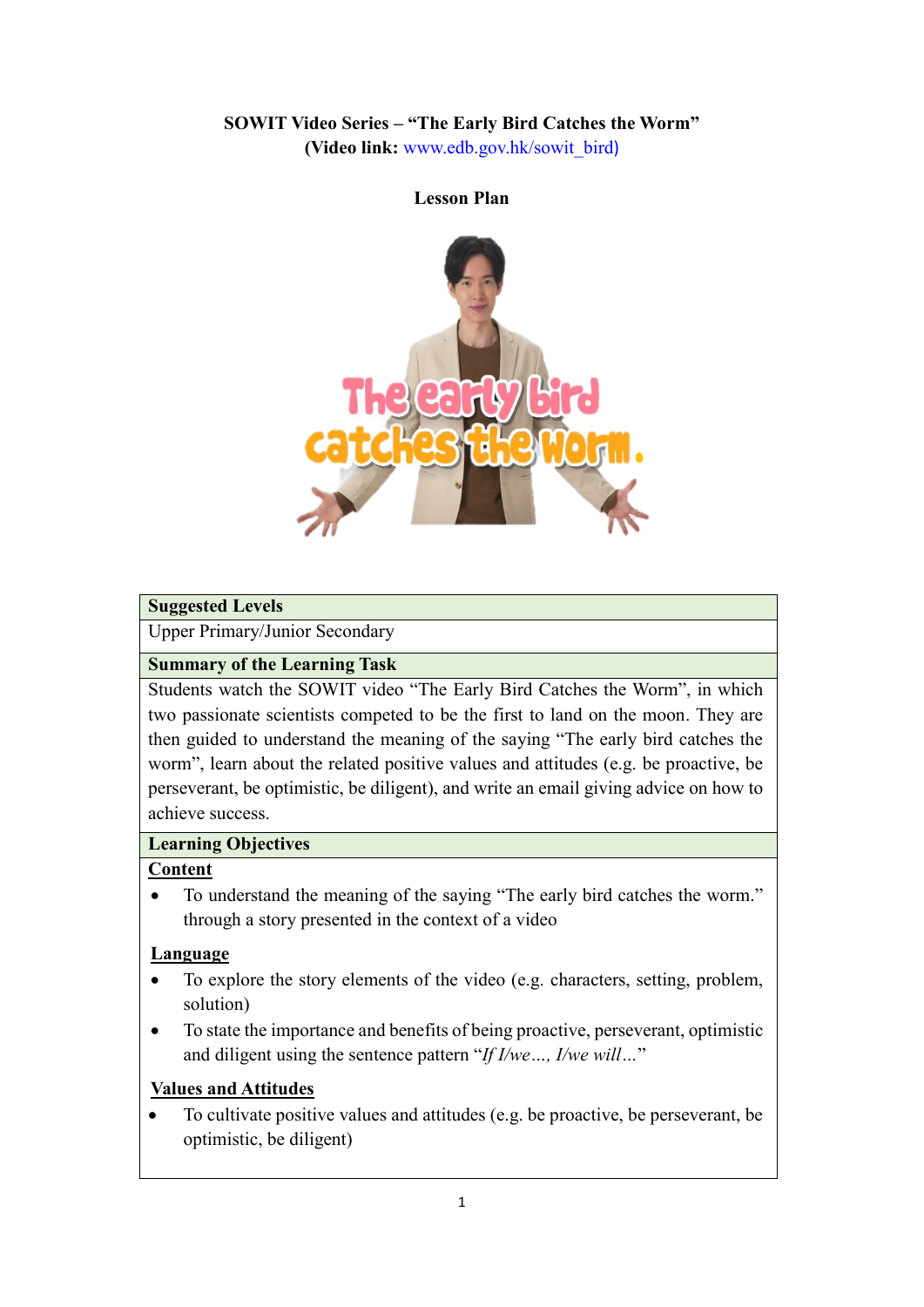#### **Sharing Learning Intentions**

1. Introduce the objectives of the learning activities

#### **Pre-viewing**

#### **Part A: Making Predictions about the Story Elements**

- 1. Refer students to *Activity Sheet: Part A*.
- 2. Draw students' attention to the picture below, which depicts a scene of the SOWIT video "The Early Bird Catches the Worm":



- 3. Guide students to make predictions about the story plot by drawing their attention to the visual clues captured in the picture (e.g. the moon, rockets, whistle, outfits, spanners).
- 4. Discuss with students their observations.

#### **Viewing**

#### **Part B: Understanding the Story Elements**

- 1. Refer students *to Activity Sheet: Part B*.
- 2. Introduce the story elements (i.e. characters, setting, problem, solution) before watching the video and instruct students to note down some key points for each element while watching the video.
- 3. Play the video "The Early Bird Catches the Worm".
- 4. Discuss with students the story elements of the video.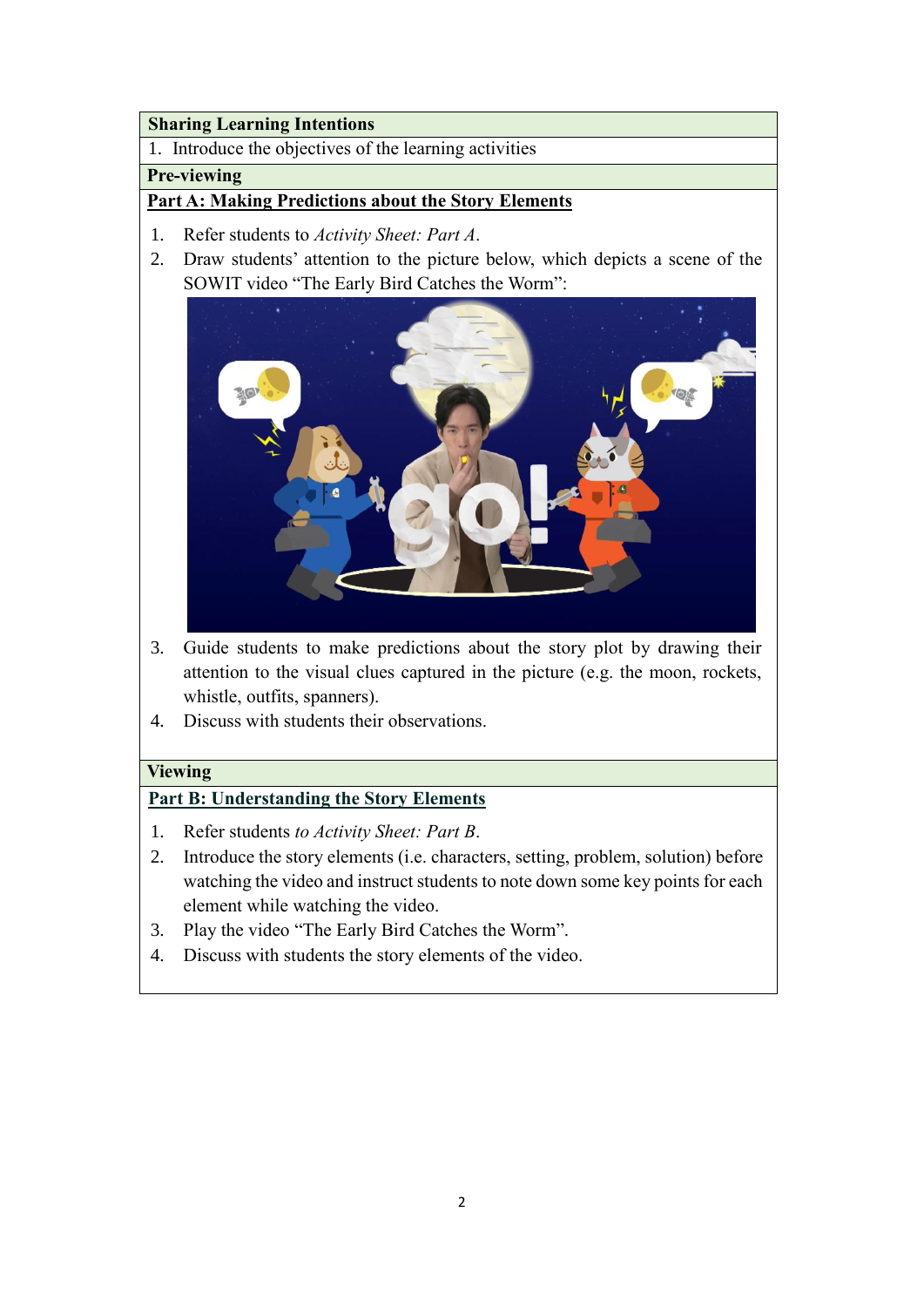#### **Post-viewing**

#### **Part C: Comparison of Characters**

- 1. Refer students to *Activity Sheet: Part C*.
- 2. Guide students to compare Dr. Woofenstein and Dr. Kittenberg, including:
	- their personalities;
	- their time management;
	- their attitude towards work; and
	- their achievement.
- 3. Play the video again whenever necessary.
- 4. Discuss with students the attributes and elements that are key to success, for example:
	- motivation/determination/passion/courage/confidence/patience/optimism/ flexibility/diligence
	- being able to work under pressure
	- experience
	- support from others

#### **Part D: Understanding the Saying of Wisdom**

- 1. Refer students to *Activity Sheet: Part E*.
- 2. Revisit the meaning of the saying "The early bird catches the worm." with students (i.e. you will have an advantage if you do something immediately or before anyone else does it).
- 3. Invite students to brainstorm what they can do to be proactive in daily life and share their thoughts with their classmates using the sentence pattern "*If I/we…, I/we will…*".
- 4. Ask students to write an email to advise Dr. Kittenberg on how to achieve his target.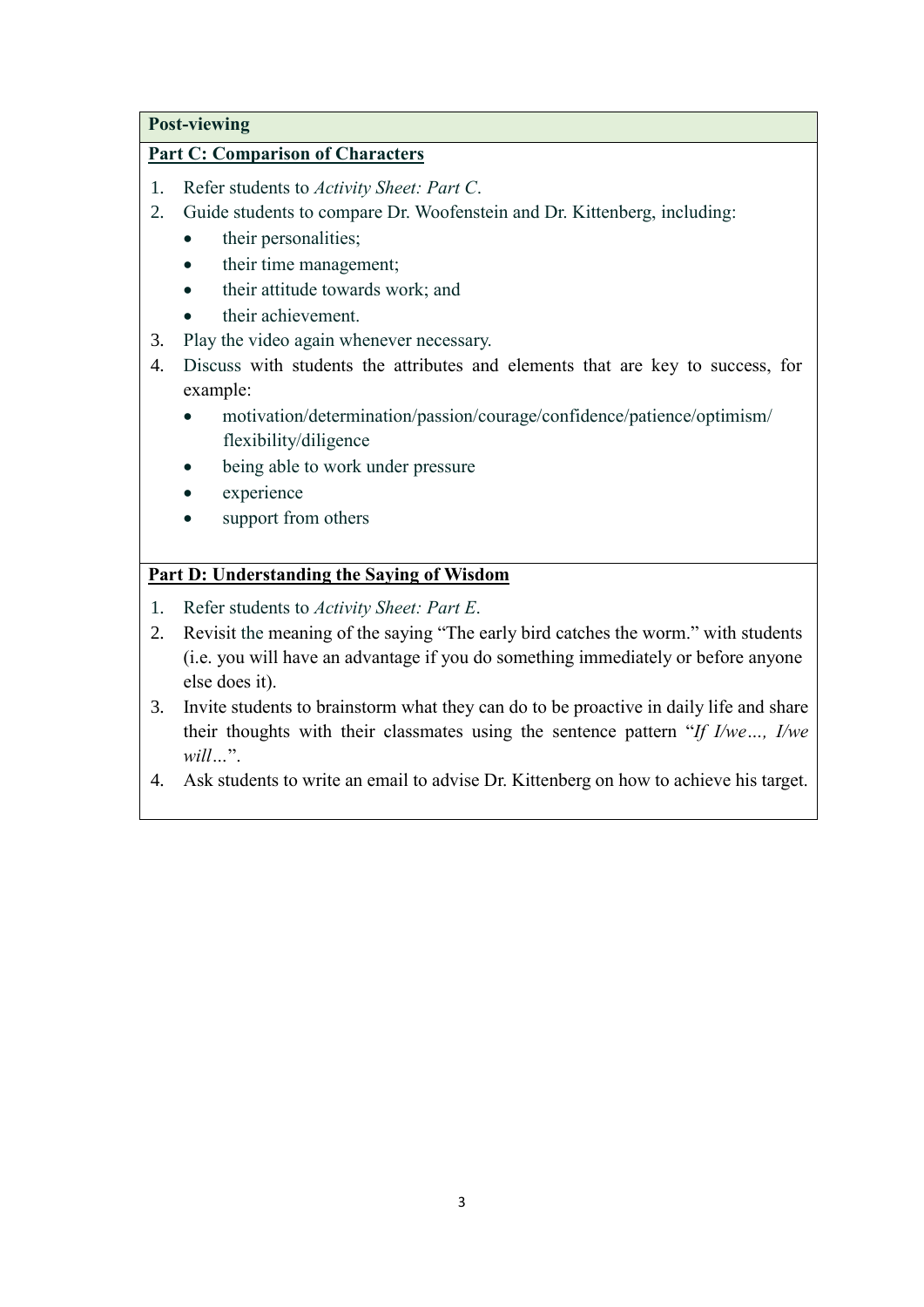# **SOWIT Video Series – "The Early Bird Catches the Worm" Activity Sheets**

# **(Pre-viewing)**

## **Part A: Making Predictions about the Story Elements**

1. Study the picture below, which depicts a scene of the SOWIT video "The Early Bird Catches the Worm". What do you think the video is about? Write down your thoughts in Boxes  $(a) - (d)$ .





(c) Where did this story take place?

(d) What was their shared target?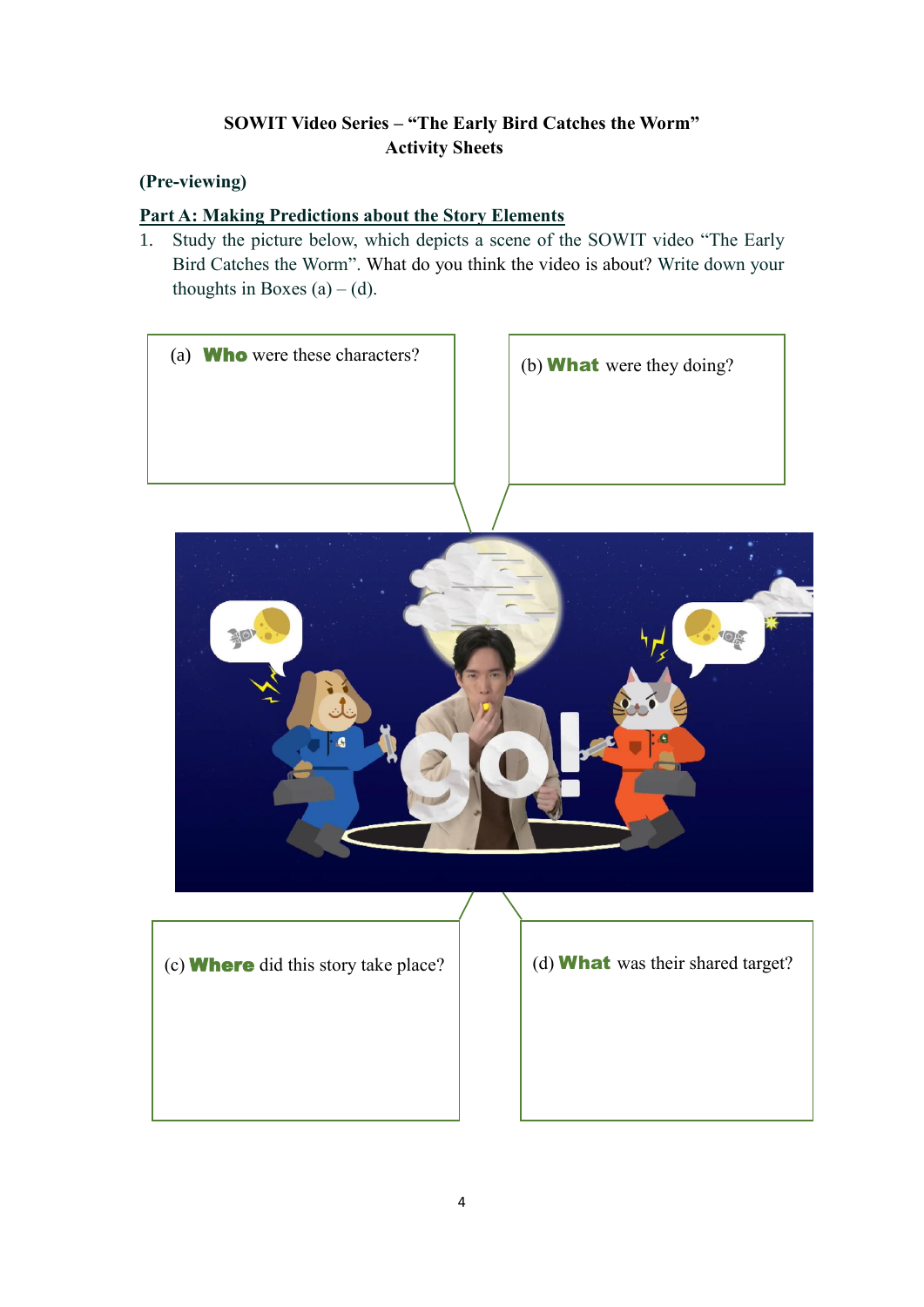# **(Viewing)**

# **Part B: Understanding the Story Elements**

1. Watch the video and complete the story elements below:

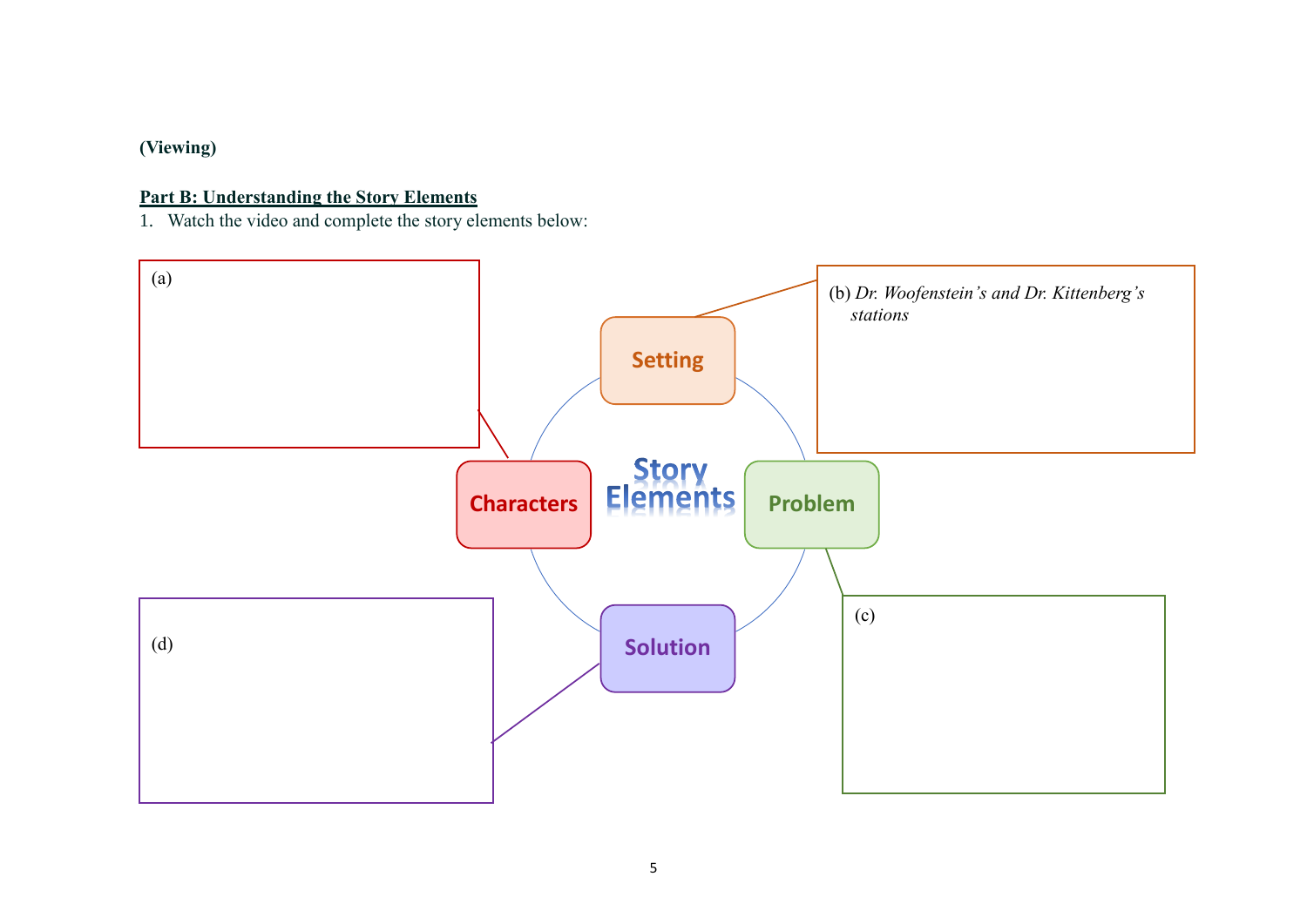# **(Post-viewing) Part C: Comparison of Characters**

# 1. Compare Dr. Woofenstein's and Dr. Kittenberg's personal attributes:

|                 | Personality | Time management | Attitude towards work | Achievement                                             |
|-----------------|-------------|-----------------|-----------------------|---------------------------------------------------------|
| JC)             | (a)         | (b)             | (c)                   | (d) being the first<br>scientist to land on the<br>moon |
| Dr. Woofenstein |             |                 |                       |                                                         |
|                 | (e)         | (f)             | (g)                   | (h)                                                     |
| Dr. Kittenberg  |             |                 |                       |                                                         |

- 2. Which character do you like better? Why?
- 3. What other attributes and elements are the key to success?

 $\_$  , and the set of the set of the set of the set of the set of the set of the set of the set of the set of the set of the set of the set of the set of the set of the set of the set of the set of the set of the set of th

 $\_$  , and the set of the set of the set of the set of the set of the set of the set of the set of the set of the set of the set of the set of the set of the set of the set of the set of the set of the set of the set of th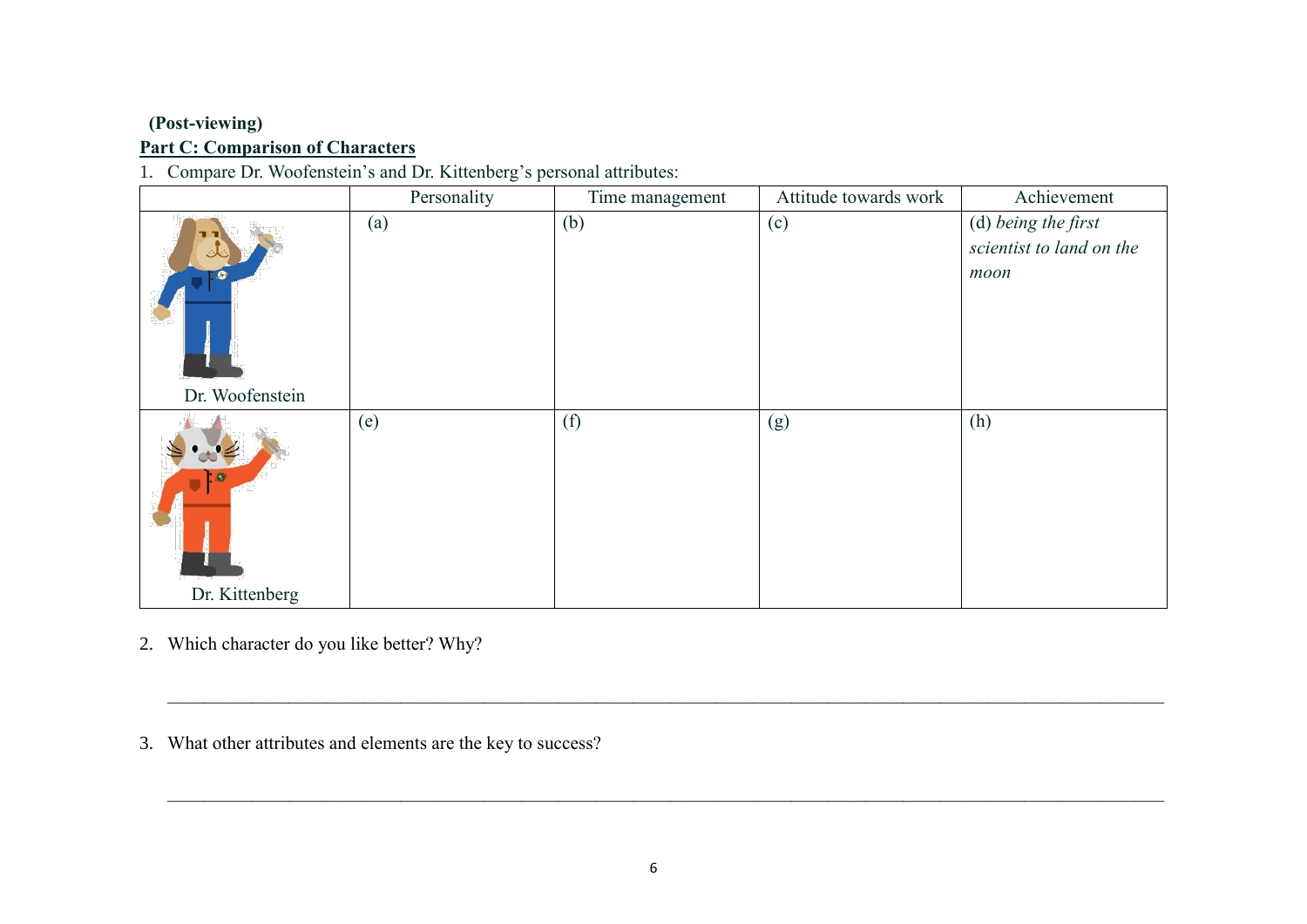# **Part D: Understanding the Saying of Wisdom**

|  | What is the meaning of the saying "The early bird catches the worm"?<br>what we have learnt and go over areas which we find difficult. |                | Let's brainstorm how we can be proactive in daily life. Write down your ideas<br>in the space below and share them with your classmates (e.g. "If $I/we$ , $I/we$<br>Example: If we start exam revision earlier, we will have more time to consolidate |
|--|----------------------------------------------------------------------------------------------------------------------------------------|----------------|--------------------------------------------------------------------------------------------------------------------------------------------------------------------------------------------------------------------------------------------------------|
|  |                                                                                                                                        |                |                                                                                                                                                                                                                                                        |
|  |                                                                                                                                        |                |                                                                                                                                                                                                                                                        |
|  |                                                                                                                                        |                |                                                                                                                                                                                                                                                        |
|  |                                                                                                                                        |                |                                                                                                                                                                                                                                                        |
|  |                                                                                                                                        |                |                                                                                                                                                                                                                                                        |
|  |                                                                                                                                        |                |                                                                                                                                                                                                                                                        |
|  |                                                                                                                                        |                |                                                                                                                                                                                                                                                        |
|  |                                                                                                                                        | $\overline{7}$ | The Early Bird Catches the Worm                                                                                                                                                                                                                        |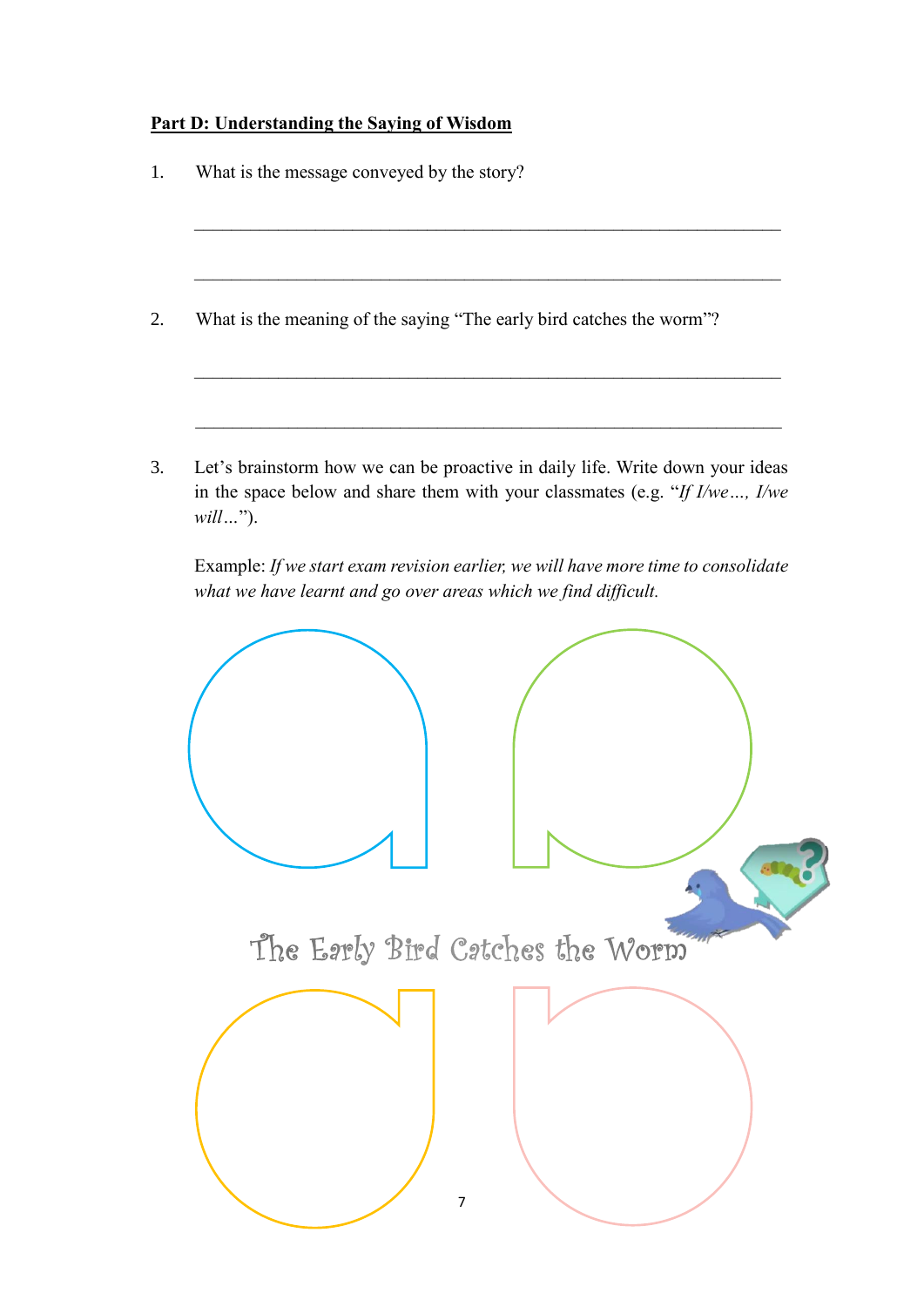4. Although Dr. Kittenberg wasn't the first to land on the moon, he hoped that he could be the first to land on Mars. In about 150 words, write an email to Dr. Kittenberg advising him on how to achieve his target. You may include the following details in your work:

| Dr. Kittenberg's problems    | Your advice ("If you, you<br>will") |
|------------------------------|-------------------------------------|
| e.g. He always woke up late. |                                     |
|                              |                                     |
|                              |                                     |
|                              |                                     |
|                              |                                     |
|                              |                                     |
|                              |                                     |
|                              |                                     |
|                              |                                     |

Other advice on achieving the target (*"If you…, you will…."*)

e.g. *If you do more research well before the experiment, you will be able to predict possible problems and avoid them.*